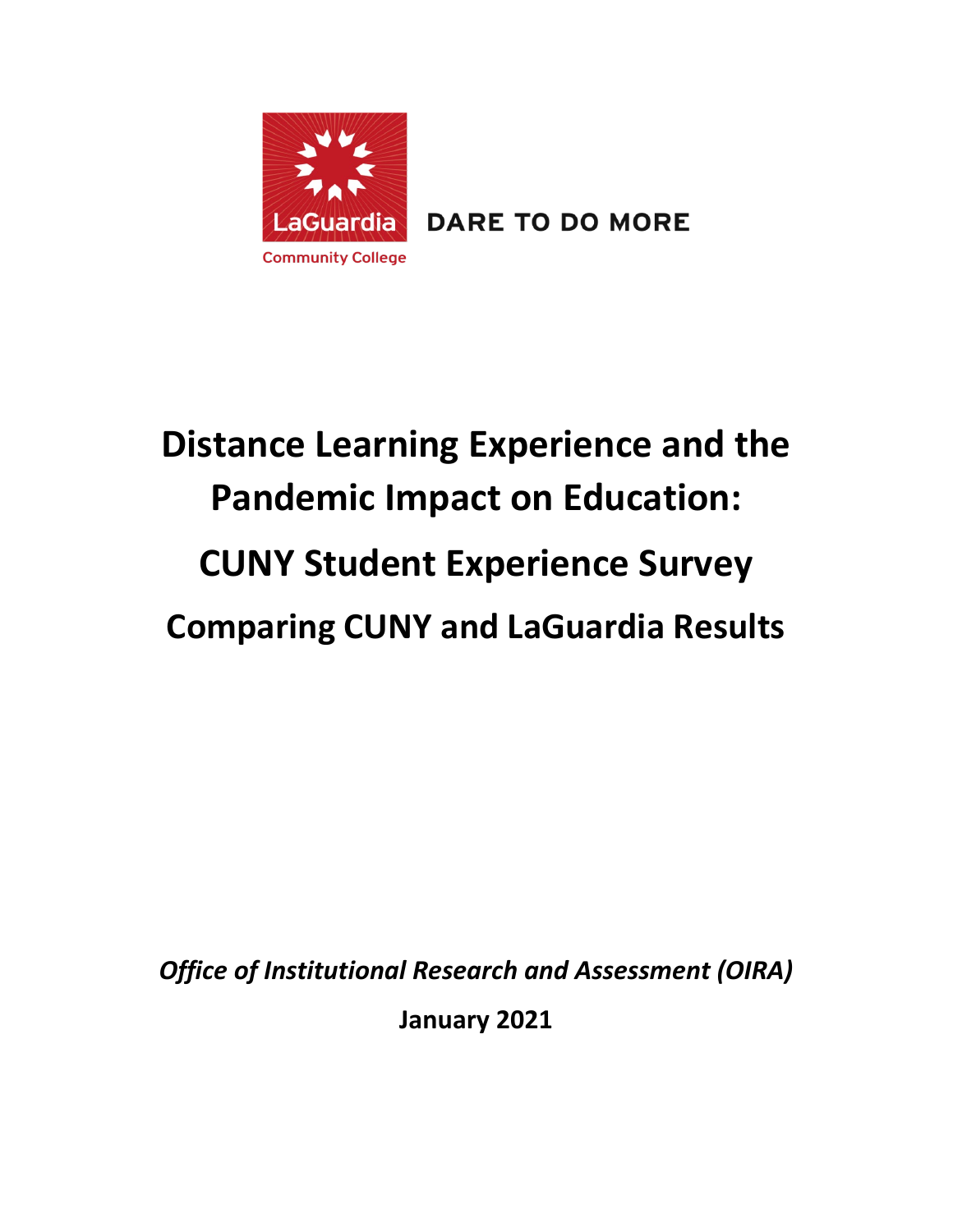# **Distance Learning Experience and the Pandemic Impact on Education**

In Fall 2020, CUNY students were surveyed about their experience with distance learning, including courses, instructions, personal difficulties and technology. They were also surveyed about their experiences with the support services and various financial, emotional and other needs. A random sample of degree-seeking undergraduates - constituting roughly 50% of the population - was taken for this survey. The response rate at LaGuardia is 10% (6,462 invited, 647 responded), which is comparable with the overall response rate at CUNY (9.7%), and at the other community colleges (BMCC 8.5%, BCC 11.4%, Guttman 14.2%, Hostos 7.7%, KCC 6.9%, QCC 9.6%).

### **Distance Learning Experience – Course Instruction (Table 1)**

- 86% of LaGuardia student are experiencing online learning for the first time in response to COVID a higher percentage compared to all community colleges (82%) and all senior colleges (78%).
- Similar to respondents from other colleges, the majority of LaGuardia students preferred in-person or blended (in-person and distance learning) courses (64%) rather than fully online courses. However, while the preference for blended courses at LaGuardia was comparable to that of the other groups, fewer LaGuardia students preferred solely in-person courses (33%, compared to 36% at all community colleges and 40% at all senior colleges). Additionally, higher proportions at LaGuardia preferred the online synchronous teaching modality (21% compared to 18% for community colleges and 14% for senior colleges).

| I Prefer                                                                                                   | <b>LaGuardia</b> | <b>Community colleges</b> | <b>Senior Colleges</b> | <b>Total CUNY</b> |
|------------------------------------------------------------------------------------------------------------|------------------|---------------------------|------------------------|-------------------|
| in-person classes                                                                                          | 33%              | 36%                       | 40%                    | 38%               |
| a combination of in-person<br>and distance learning                                                        | 31%              | 30%                       | 30%                    | 30%               |
| distance learning where my<br>instructor, classmates, and I<br>are all online together at the<br>same time | 21%              | 18%                       | 14%                    | 15%               |
| distance learning I can do on<br>my own time                                                               | 15%              | 15%                       | 17%                    | 16%               |
| Total                                                                                                      | 100%             | 100%                      | 100%                   | 100%              |

### Experiences in Courses

• 35% of LaGuardia and 37% of all community college respondents reported learning LESS in distance learning compared to in person classes, compared to 45% of senior college respondents. About a quarter of LaGuardia (24%) and all community college respondents (23%) reported learning MORE in distance learning compared to in-person classes more than senior college (19%) respondents.

| <b>Compared to in-person classes, with</b> |           | <b>Community</b> |                        |                   |
|--------------------------------------------|-----------|------------------|------------------------|-------------------|
| distance learning                          | LaGuardia | colleges         | <b>Senior Colleges</b> | <b>Total CUNY</b> |
| I learn MORE than in-person.               | 24%       | 23%              | 19%                    | 20%               |
| I learn ABOUT THE SAME as in-person        | 42%       | 40%              | 36%                    | 37%               |
| I learn LESS than in-person.               | 35%       | 37%              | 45%                    | 43%               |
| Total                                      | 100%      | 100%             | 100%                   | 100%              |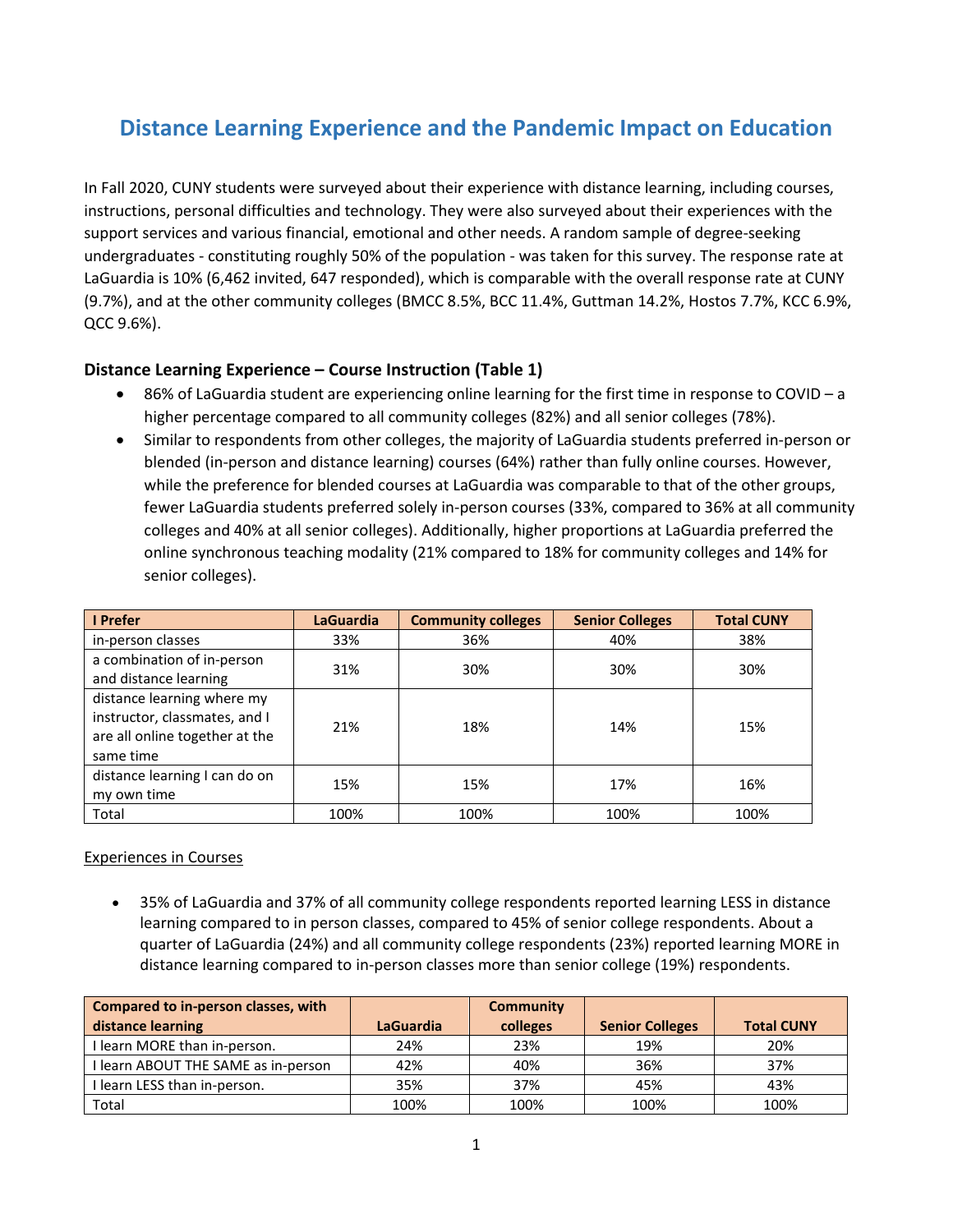• Close to a half of LaGuardia's respondents reported knowing what and when they are supposed to be doing, and what it takes to get good grades in all classes (45% vs. 41% CC and 32% SC), and 70% in all or most classes (70% vs. 69% CC and 63% SC).

| <b>Most accurately reflect</b> |                  |                           |                        |                   |
|--------------------------------|------------------|---------------------------|------------------------|-------------------|
| your experience?               | <b>LaGuardia</b> | <b>Community colleges</b> | <b>Senior Colleges</b> | <b>Total CUNY</b> |
| In ALL of my classes I         |                  |                           |                        |                   |
| know what I am                 | 45%              | 41%                       | 32%                    | 35%               |
| supposed to be doing           |                  |                           |                        |                   |
| In MOST of my classes I        |                  |                           |                        |                   |
| know what I am                 | 25%              | 28%                       | 31%                    | 30%               |
| supposed to be doing           |                  |                           |                        |                   |
| In SOME of my classes. In      | 23%              | 24%                       | 29%                    | 27%               |
| OTHERS I am confused           |                  |                           |                        |                   |
| In MOST of my classes, I       |                  |                           |                        |                   |
| DO NOT know what I'm           | 5%               | 5%                        | 7%                     | 6%                |
| supposed be doing              |                  |                           |                        |                   |
| In ALL of my classes, I        |                  |                           |                        |                   |
| have NO IDEA what I'm          | 2%               | 2%                        | 2%                     | 2%                |
| supposed to be doing           |                  |                           |                        |                   |
| Total                          | 100%             | 100%                      | 100%                   | 100%              |

**I Know what I'm supposed to be doing, when I'm supposed to be doing it, and what it takes to get a good grade.**

- The distance education experience of LaGuardia students is generally more positive compared to the other groups, especially senior colleges, on a number of course-related experiences:
	- $\circ$  Agreeing that they have clear understanding of professors' expectations (72% vs. 68% CC and 64% SC).
	- $\circ$  Agreeing that that they get clear instructions on how to complete course assignments (73% vs. 69% CC and 63% SC).
	- $\circ$  Getting clear and helpful feedback on exams and assignments (68% vs. 63% CC and 52% SC).
	- o Getting sufficient help from their professors (63% vs. 59% CC and 51% SC).
	- $\circ$  More LaGuardia and all community college respondents than at the senior colleges indicate they are getting adequate access to exams and time to complete them (67% and 65% CC vs. 57% SC).
	- $\circ$  More LaGuardia and all community college respondents indicate they are notified when doing poorly (47% LAGCC and 48% CC vs. 34% SC) compared to senior colleges respondents.
	- $\circ$  More LaGuardia and all community colleges respondents indicated they are challenged to do their best in their courses (72% LAGCC and 73% CC vs. 64% SC).
- The most effectives instructional methods which were selected by the majority of all respondents are:
	- o Live lectures during class time using Blackboard Collaborate or Zoom (65% LAGCC, 61% CC, 60% SC)
	- $\circ$  Recorded lectures or class sessions they can watch later (58% LAGCC, 55% CC, 59% SC).

### Expecting to graduate

• Respondent were asked about the impact of the COVID-19 pandemic on their expected graduation date. Over 40% of all respondents expect to graduate on time or early (44% at LaGuardia and 43% at the other groups), while close to 30% expected to graduate later than expected (27% LAGCC, 28% CC, 30% SC). However, close to 30% did not know how the pandemic will impact their graduation.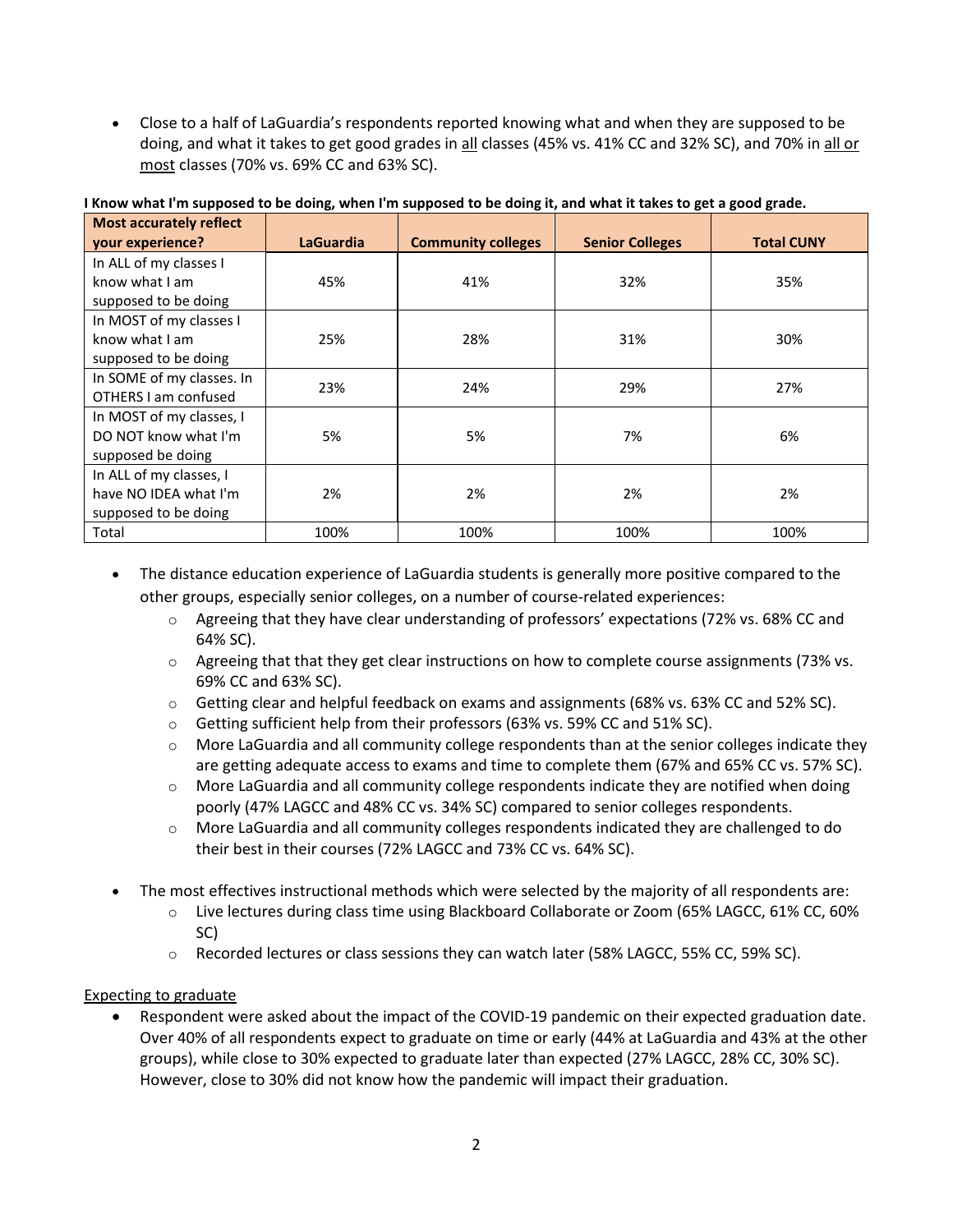# **Transitioning to Distance Learning (Table 2)**

Respondents were asked about challenges they experiences in transitioning to distance education in the Fall 2020 semester.

### Personal Challenges

- *Difficulty focusing or paying attention to remote instruction* and *not feeling motivated* were the biggest challenges overall, although these were noticeably more challenging for senior college respondents.
	- o *Difficulty focusing or paying attention* (very challenging: 23% LAGCC, 26% CC, 38% SC; very or somewhat challenging: 61% LAGCC, 62% CC, 72% SC).
	- o *Not feeling motivated to complete coursework* (very challenging: 24% LAGCC, 25% CC, 38% SC; very or somewhat challenging: 62% LAGCC, 63% CC, 71% SC).
- *Access to a quite space* was challenging for all groups, with 25% of the LaGuardia and all community college and 30% of senior college respondents finding it very challenging, and around 60% finding it very or somewhat challenging (60% LAGCC, 58% CC, 63% SC).

### Course and instruction related challenges

• The proportion of LaGuardia respondents reporting Instructor *discomfort with the required technologies or applications* was lower than the other groups (very challenging: 11% LAGCC, 17% CC, 16% SC; very or somewhat challenging: 57% LAGCC, 62% CC, 64% SC). Responses across the groups were very similar when reporting on their own *discomfort with required technologies or applications* (10% very challenging for all groups; very or somewhat challenging 45% compared to 48% the CC and SC groups).

|                        | <b>LaGuardia</b> | <b>Community colleges</b> | <b>Senior Colleges</b> | <b>Total CUNY</b> |  |  |
|------------------------|------------------|---------------------------|------------------------|-------------------|--|--|
| <b>Instructor</b>      |                  |                           |                        |                   |  |  |
| Not at all challenging | 43%              | 38%                       | 36%                    | 37%               |  |  |
| Somewhat Challenging   | 46%              | 46%                       | 47%                    | 47%               |  |  |
| Very challenging       | 11%              | 16%                       | 17%                    | 17%               |  |  |
| <b>Student</b>         |                  |                           |                        |                   |  |  |
| Not at all challenging | 52%              | 52%                       | 55%                    | 54%               |  |  |
| Somewhat Challenging   | 38%              | 38%                       | 35%                    | 36%               |  |  |
| Very challenging       | 10%              | 10%                       | 10%                    | 10%               |  |  |

### **This semester: Discomfort or lack of familiarity with required technologies or applications**

- Another challenge reported by a large number of respondents is that *course lessons or activities haven't translated well to a remote environment* (very challenging: 19% LAGCC, 21% CC, 29% SC; very or somewhat challenging: 58% LAGCC, 60% CC, 67% SC).
- Over half of all respondents reported that *the expectations around each technologies or applications are clear* (51% LAGCC, 54% CC and 53% SC) while about 10% reported that it is very challenging. However, greater proportions reported unclear expectations around course assignment or requirements (very or somewhat challenging: 55% LAGCC, 56% CC, 63% SC).
- In addition, nearly 60% of respondents say they are challenged by *a lack of access to library resources* (very or somewhat challenging: 57% LAGCC, 56% CC, 59% SC), although only about 20% of respondents in all groups found it very challenging.
- *Finding time to participate in synchronous online classes* was very or somewhat challenging for 53% of the LaGuardia and all community college and for 56% of the senior college respondents, although it was very challenging for 20% or less (15% LAGCC, 18% CC, 20% SC). Similarly, *competing class meetings and*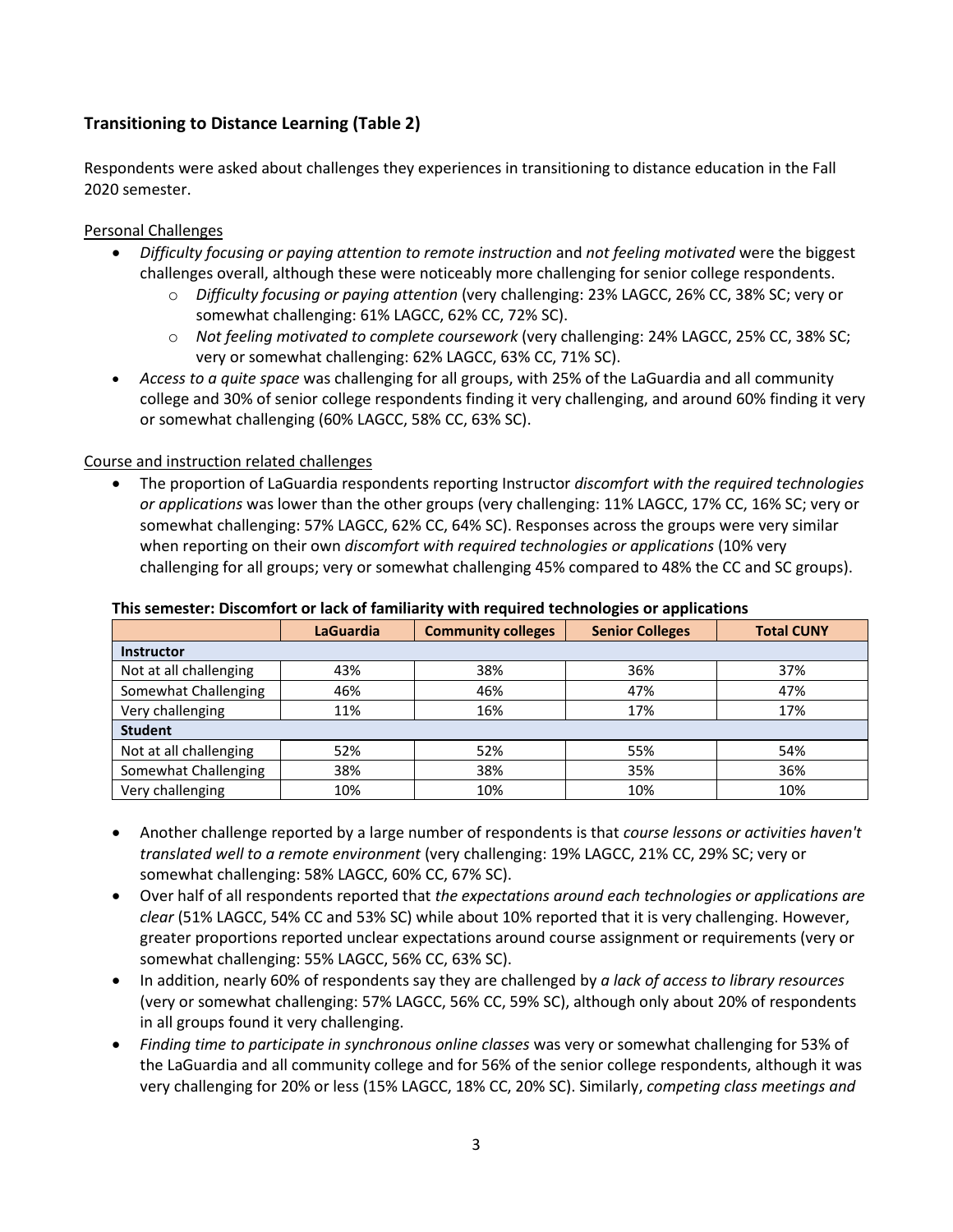*schedules* was very or somewhat challenging for close to a half of the respondents (42% LAGCC, 46% CC, 50% SC), but very challenging to 11% to 15%.

### Adequate technological resources

- Most students report they have access to a computer.
- However, close to half report challenges with reliable internet service.
- About half also indicated that they find the access to specialized software very or somewhat challenging.

#### **This semester: The extent that the following issues have been challenging**

|                                       |                  | ້                         |                        |                   |
|---------------------------------------|------------------|---------------------------|------------------------|-------------------|
|                                       | <b>LaGuardia</b> | <b>Community colleges</b> | <b>Senior Colleges</b> | <b>Total CUNY</b> |
| Access to a computer                  |                  |                           |                        |                   |
| Not at all challenging                | 74%              | 75%                       | 79%                    | 78%               |
| Somewhat Challenging                  | 19%              | 18%                       | 17%                    | 17%               |
| Very challenging                      | 7%               | 7%                        | 5%                     | 5%                |
| Access to reliable internet service   |                  |                           |                        |                   |
| Not at all challenging                | 53%              | 55%                       | 52%                    | 53%               |
| Somewhat Challenging                  | 35%              | 32%                       | 35%                    | 34%               |
| Very challenging                      | 12%              | 13%                       | 13%                    | 13%               |
| <b>Access to specialized software</b> |                  |                           |                        |                   |
| Not at all challenging                | 50%              | 52%                       | 49%                    | 50%               |
| Somewhat Challenging                  | 36%              | 34%                       | 35%                    | 34%               |
| Very challenging                      | 14%              | 14%                       | 16%                    | 16%               |

#### Biggest concerns the with transition to distance learning

- The top concern of distance learning for all respondents by far is its *impact on grades and performing well in class* (60% LAGCC, 73% CC, 78% CC)
- The top concerns that followed are *possible delays in graduation*, *not being able to communicate with instructors*, and *missing out on extracurricular and on-campus activities*. However, these were selected by a third of LaGuardia respondents and approximately 40% of all community college and senior college respondents

| <b>Biggest Concerns (all that apply)</b>                  | <b>LaGuardia</b> | <b>Community colleges</b> | <b>Senior Colleges</b> | <b>Total CUNY</b> |
|-----------------------------------------------------------|------------------|---------------------------|------------------------|-------------------|
| Grades/performing well in class                           | 60%              | 73%                       | 78%                    | 76%               |
| Possible delays in graduating                             | 33%              | 39%                       | 40%                    | 40%               |
| Not being able to communicate<br>with instructors         | 33%              | 42%                       | 47%                    | 45%               |
| Completing internship or<br>practicum requirements        | 18%              | 20%                       | 26%                    | 24%               |
| Not being able to see classmates                          | 25%              | 31%                       | 34%                    | 33%               |
| Missing out on<br>extracurricular/on-campus<br>activities | 32%              | 37%                       | 40%                    | 39%               |
| Online security protection of<br>personal data            | 19%              | 19%                       | 24%                    | 22%               |
| Personal privacy during online<br>instruction             | 18%              | 19%                       | 28%                    | 25%               |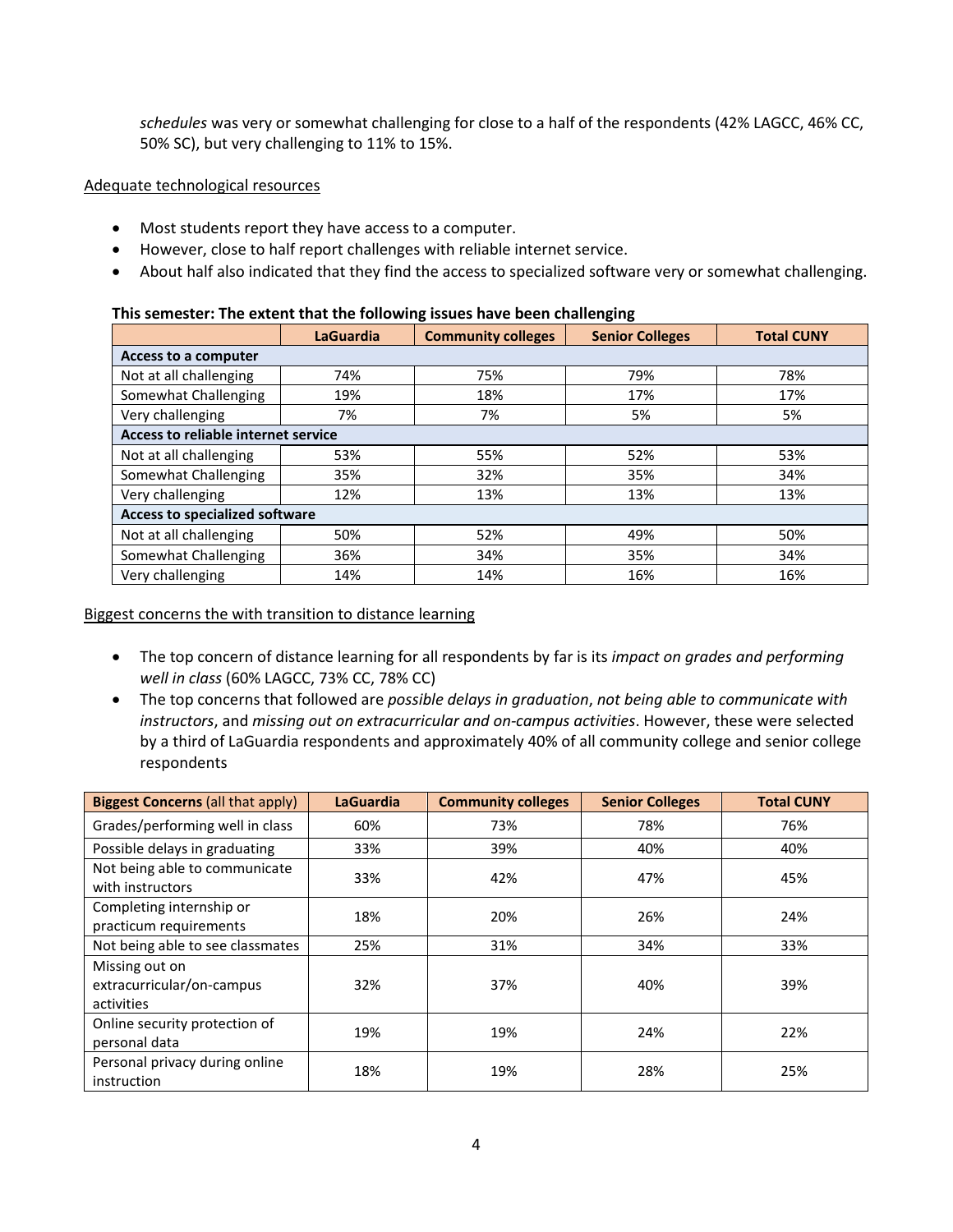# **The Impact of Pandemic and Transition to Distance Learning on Transfer Plans (Tables 3)**

Because of the difference in transfer objectives and experiences in community colleges and senior colleges, only community colleges are compared with LaGuardia respondents in this section

- About 40% of LaGuardia and all community colleges respondents were planning on transferring before the pandemic. However, 37% of the LaGuardia and 40% of all community college respondents indicated that the pandemic and/or the move to distance learning affected their transfer decision.
- The responses of the LaGuardia and all community college respondents for those who indicated that their transfer plans were affected by the pandemic and the move to distance learning were similar for most of the questions:
	- o Respondents selected most frequently *delayed plans to transfer because of uncertainty in their personal life* (44% LAGCC, 41% CC).
	- o Another top reason for adjusting altering transfer plans were *not wanting to make big change during the pandemic* (37% LAGCC, 35% CC).
	- o The largest gap between LaGuardia and all community college respondents was *delaying plans to transfer due to uncertainty in employment and/or job opportunities* which was selected by 32% of the LaGuardia respondents in comparison to 25% of all community college respondents.

| ן הקודי הוא להשיר היותר היותר היותר היותר היותר היותר היותר היותר היותר היותר היותר היותר היותר היותר היותר ה |                  |                           |  |  |
|---------------------------------------------------------------------------------------------------------------|------------------|---------------------------|--|--|
|                                                                                                               | <b>LaGuardia</b> | <b>Community colleges</b> |  |  |
| Did not want to make big change during the pandemic                                                           | 37%              | 35%                       |  |  |
| Delayed plans to transfer because of uncertainty in<br>personal life                                          | 44%              | 41%                       |  |  |
| delayed plans to transfer because of uncertainty in<br>employment and/or job opportunity                      | 32%              | 25%                       |  |  |
| Planned to transfer because of location, which is less<br>important because of distance education             | 8%               | 13%                       |  |  |
| Planned to transfer because of the majors offered,<br>now unsure about job opportunities & career plans       | 20%              | 20%                       |  |  |
| Plan to wait until can attend courses there in person                                                         | 27%              | 30%                       |  |  |

### **How has the pandemic and/or move to distance learning affected transfer plans** (all that apply)

- Only a small number of LaGuardia (11%) community college (14%) respondents indicated the pandemic or the move to distance learning discouraged them from thinking about transferring.
- Of those indicating they were discouraged from transferring:
	- $\circ$  Close to a third of the respondents indicated that they no longer had to worry about the location of the campus (32% LAGCC, 30% CC).
	- $\circ$  Close to a third of LaGuardia respondents (30%) and 37% of all community college respondents indicated that they are considering changing their major and career goals.
	- $\circ$  A considerably higher proportion of LaGuardia respondents indicated that they have more time to devote to their studies and can take more challenging course work (25% LAGCC vs. 17% CC), and a smaller proportion indicated that they have less time for their students (11% LAGCCC vs. 23% CC).
- In addition, similar proportions of LaGuardia respondents report using transfer services prior to distance learning (19%) after the move to distance learning (18%). These proportions are similar to all community colleges.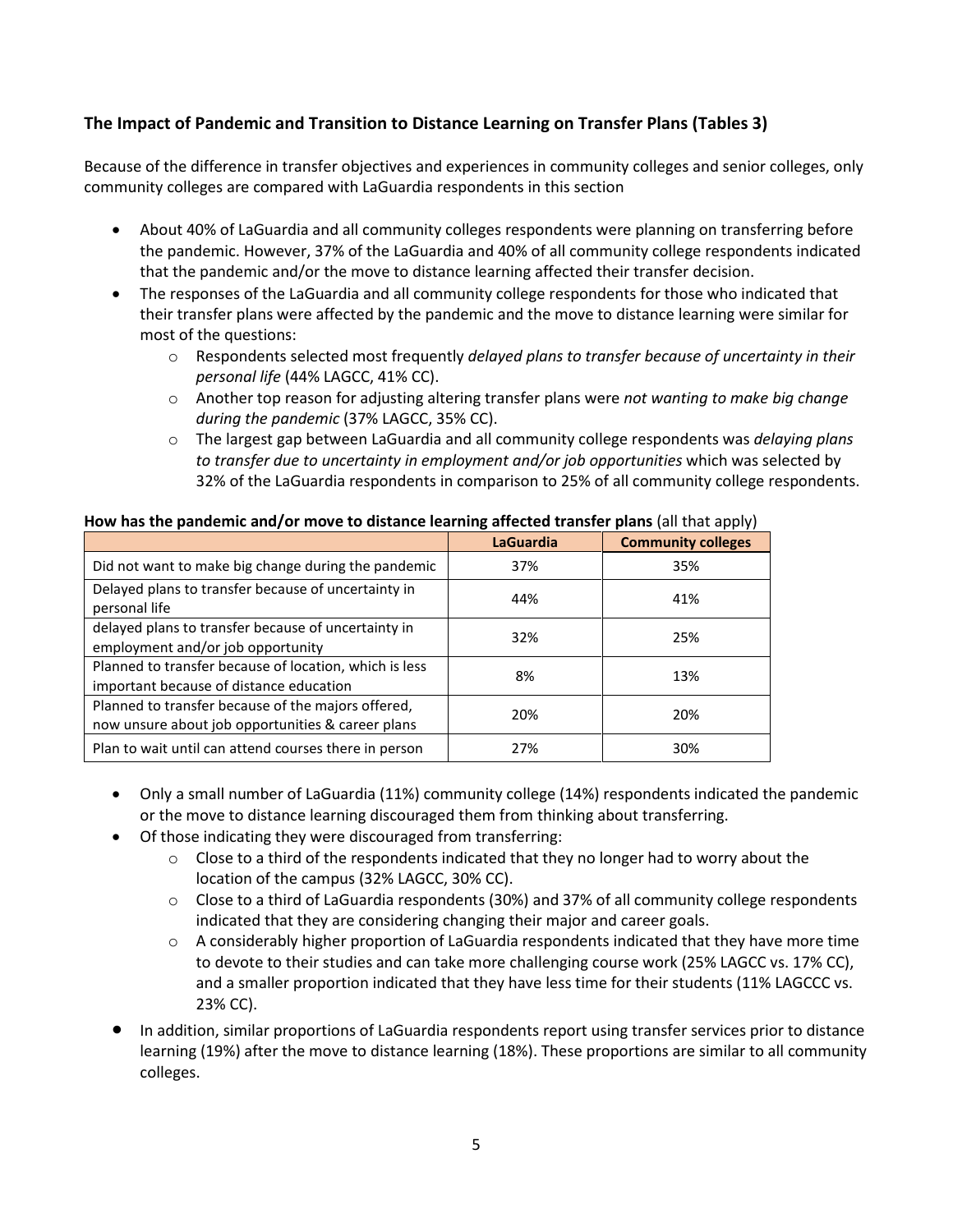# **Comparison to LaGuardia Administered Surveys**

# **Survey of Instructors preferred teaching Modality**

In December 2020, instructors were surveyed by their department Chairs about their interest in *continuing to teach online when we are able to return to campus* (some departments surveyed only full-time faculty while others included adjuncts and/or other instructional staff). Instructors were provided with five teaching modality options: *in-person*, *hybrid/blended*, *fully online asynchronous*, *fully online synchronous*, and a *mix of online asynchronous & synchronous*. Respondents were asked to provide a list of the courses they teach and their preferred modality for each of the courses. The response rate to the survey was 31%.

Students and faculty preferred teaching modalities are presented in the table below. Both the CUNY survey of students and the LaGuardia instructors' survey were conducted in Fall 2020. Since faculty preferences were courses-related contingent on the type of the courses they are teaching, the faculty preference in the table below is course based.

- About a third of students and instructors prefer in-person teaching.
- Smaller proportions of faculty prefer hybrid teaching compared to the students (13 percentage points difference).
- Smaller proportions of faculty prefer synchronous teaching compared to the students (8 percentage points difference).

| <b>Modality Preference</b>                                                                                   | <b>LaGuardia Faculty results</b><br>for courses | LaGuardia Students<br><b>CUNY's survey</b> |
|--------------------------------------------------------------------------------------------------------------|-------------------------------------------------|--------------------------------------------|
| in-person classes                                                                                            | 31%                                             | 33%                                        |
| Hybrid (a combination of in-person and<br>distance learning)                                                 | 18%                                             | 31%                                        |
| Synchronous (distance learning where<br>instructor and students are all online<br>together at the same time) | 13%                                             | 21%                                        |
| Asynchronous (do not require students<br>to log in to their virtual classroom at a<br>specified time)        | 5%                                              | 15%                                        |
| Mix of Asynchronous/Synchronous                                                                              | 29%                                             |                                            |
| Mix of all modalities                                                                                        | 2%                                              |                                            |
| Total                                                                                                        | 100%                                            | 100%                                       |

• Faculty prefer teaching close to half of their courses fully online (47%) while 36% of the students preferred fully online teaching (either asynchronous or synchronous).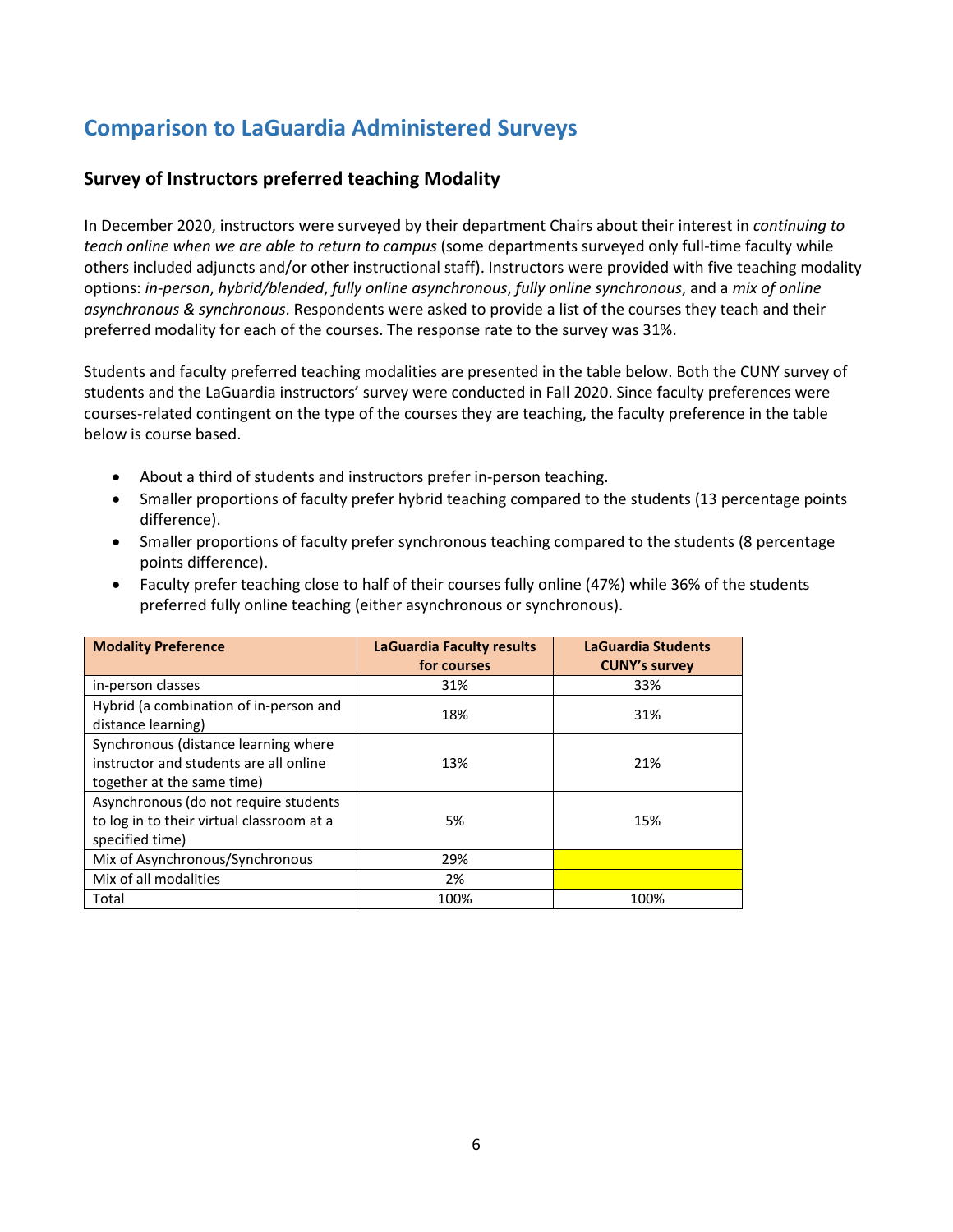# **Student Survey of their Distance Learning Experience (May 2020)**

In May 2020, LaGuardia surveyed students about their distance education experiences. The number of students responding to the survey was 1,001, representing a 7% response rate

### Discomfort with the required technology

• While responses categories were different, students in both surveys indicated that they are more familiar and comfortable with the required technologies or applications than their instructors.

| <b>Challenges/issues</b> |                    | LaGuardia Spring 2020 survey | <b>CUNY Fall 2020 survey</b> |  |  |  |
|--------------------------|--------------------|------------------------------|------------------------------|--|--|--|
|                          |                    | Identified as a challenge    | Very or somewhat challenging |  |  |  |
|                          | <b>Instructors</b> | 45%                          | 57% (11% very challenging)   |  |  |  |
|                          | Students           | 33%                          | 48% (10% very challenging)   |  |  |  |

#### **Familiarity or discomfort with required technology or applications**

#### Adequate technology resources

- *Access to a computer* appear to be a challenge for a small proportion of students both in Spring 2020 and Fall 2020.
- *Access to a reliable internet service* was an issue to a quarter of the respondents in Spring 2020 and is at least somewhat of a challenge for half of the Fall 2020 respondents.
- Since more of the Fall 2020 respondents selected *access to specialized software* as more of a challenge than *access to reliable internet service* compared to the Spring 2020 respondents, it might be an increasingly important issue for the students.

### **Technological resources**

| <b>Challenges/issues</b>            | LaGuardia Spring 2020 survey | <b>CUNY Fall 2020 survey</b> |
|-------------------------------------|------------------------------|------------------------------|
|                                     | Identified as a challenge    | Very or somewhat challenging |
| Access to a computer                | 15%                          | 26% (7% very challenging)    |
| Access to specialized software      | 17%                          | 50% (14% very challenging)   |
| Access to reliable internet service | 25%                          | 47% (12% very challenging)   |

### Students' biggest concerns

- Students' top concerns were very similar in the both surveys with *grades* being the overwhelmingly top concern, although it decreased from 82% in Spring 2020 to 60% in Fall 2020.
- The concerns that follow were expressed by about a third of the respondents in both surveys. Although *not being able to graduate* moved from the second to the third place, and *not being able to communicate with instructors* moved from the third to the second place.
- *Missing out on curricular or on-campus activities* was the fourth concern in both surveys.

| <b>Biggest Concerns (all that apply)</b>       | LaGuardia Spring 2020 survey | <b>CUNY Fall 2020 survey</b> |
|------------------------------------------------|------------------------------|------------------------------|
| Grades/performing well in class                | 82%                          | 60%                          |
| Possible delays in graduating                  | 39%                          | 33%                          |
| Not being able to communicate with instructors | 33%                          | 38%                          |
| Missing out on extracurricular/on-campus       | 31%                          | 32%                          |
| activities                                     |                              |                              |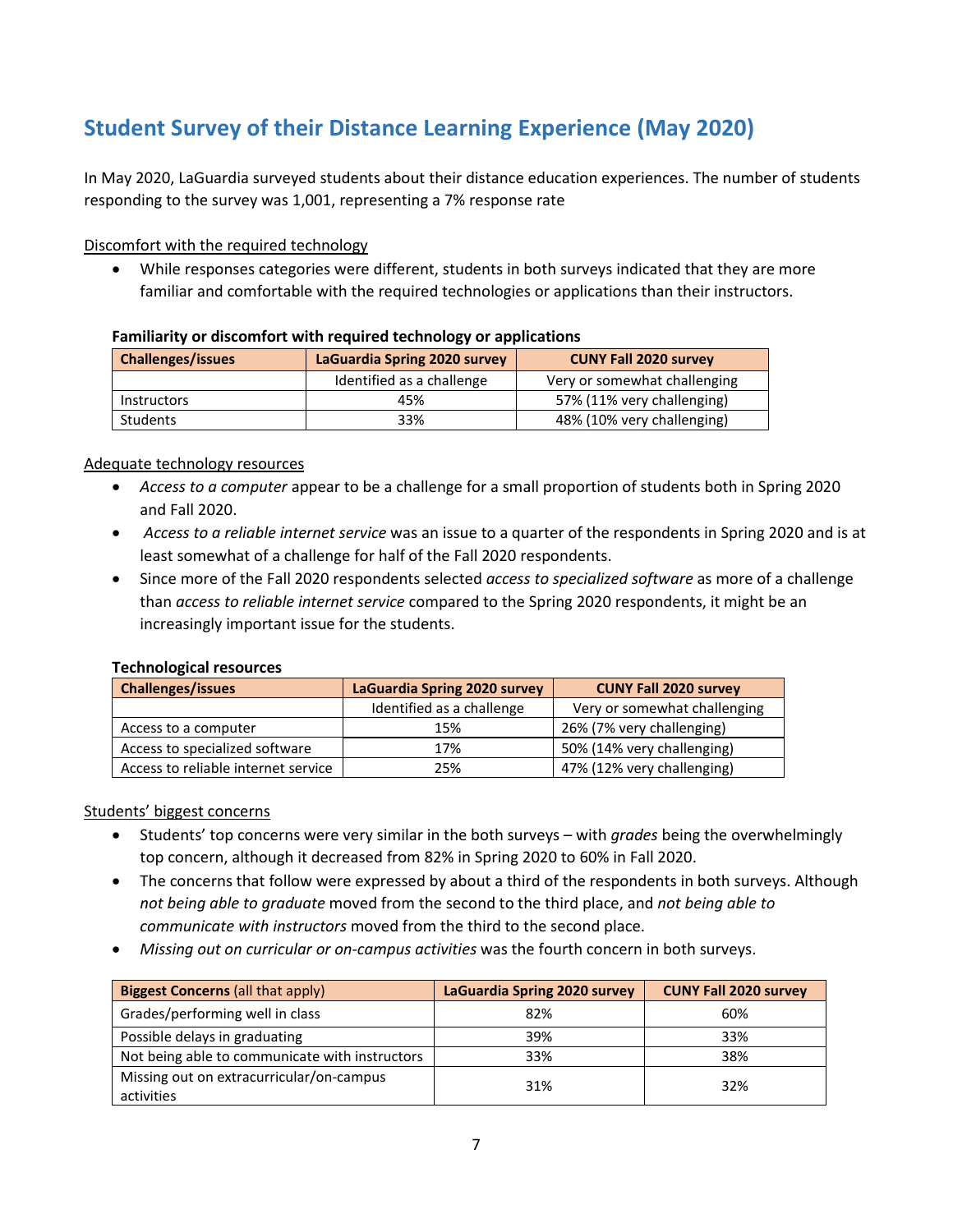# **Conclusion**

Overall, the experiences of LaGuardia's respondents with distance learning were similar or slightly more favorable compared to all community colleges and mostly more favorable compared to senior colleges.

- 86% of LaGuardia's students experienced online learning for the first time in response to COVID a higher percentage compared to all community colleges (82%) and all senior colleges (78%).
- Similar to faculty responses at the same semester, a third of the LaGuardia students preferred in-person teaching. However, considerably more respondents preferred hybrid and online synchronous teaching while more faculty preferred online asynchronous or a mix of asynchronous and synchronous fully online teaching modalities.
- Similar to all community colleges, about a third of LaGuardia respondents indicate that they learned less with distance learning compared to in-person, while a quarter indicate that they learned more. However, responses for senior colleges are considerably more favorable to in-person teaching.
- About 70% of the respondents at LaGuardia and all community colleges indicated that they know what they are supposed to do get good grades in most or all of their classes, higher proportions compared to senior colleges.
- The biggest challenges for respondents were *paying attention and feeling motivated*, and *finding quite spaces* (about 60% LaGuardia and all community college respondents).
- The largest challenges with instructions are that *courses lessons or activities did not translate well to remote environment*, *unclear expectations around course assignments and requirements* and *library resources*.
- In both the current Fall 2020 CUNY survey and the LaGuardia administered Spring 2020 survey respondents indicated that they are more familiar with the required technologies or applications than their instructors.
- In both the current Fall 2020 CUNY survey and the LaGuardia administered Spring 2020 survey, LaGuardia respondents' top concern was *grades* and *performing well in class* (82% in Spring 2020 and 60% in Fall 2020). The concerns that followed were *possible delays in graduating*, *not being able to communicate with instructors*, and *missing out on extracurricular activities*, and were selected by approximately a third of the students in both surveys.
- While 40% of the LaGuardia and all community college respondents were planning on transferring before the pandemic, close to 40% indicated the pandemic affected their transfer plans. The top reason for changing the plans were *uncertainty in personal life*, followed by *not wanting to make big changes during the pandemic*, and *uncertainty about job opportunities*.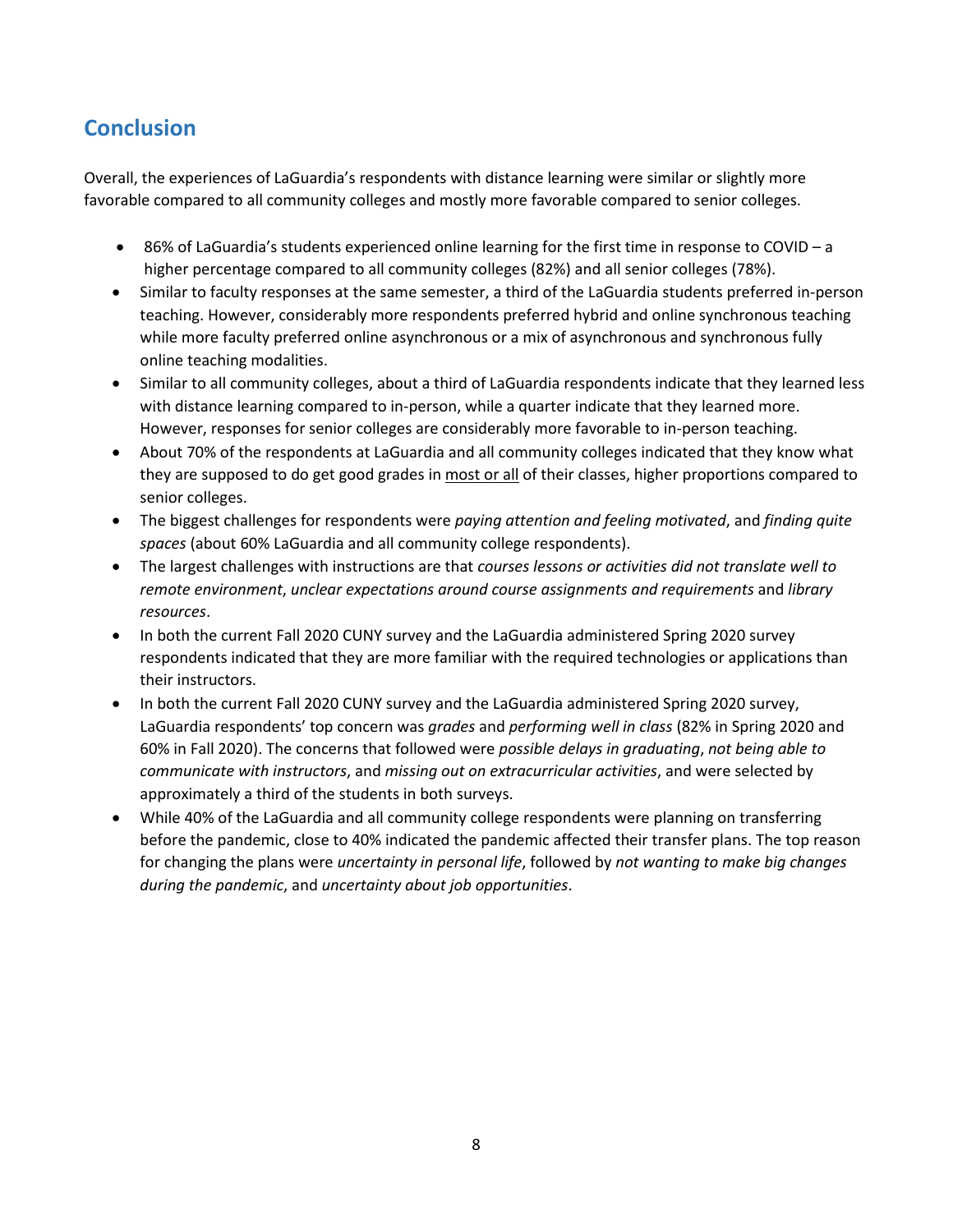# **Detailed Tables - LaGuardia, Community Colleges, Senior Colleges and Total**

### **Table 1. Distance Learning Experience – Course Instruction**

|                                                                                                           |                                                                                                                                                                                                                             | SENIOR/COMMUNITY       |                       |                 |                |
|-----------------------------------------------------------------------------------------------------------|-----------------------------------------------------------------------------------------------------------------------------------------------------------------------------------------------------------------------------|------------------------|-----------------------|-----------------|----------------|
|                                                                                                           |                                                                                                                                                                                                                             | <b>Senior Colleges</b> | Community<br>Colleges | LaGuardia       | Total          |
|                                                                                                           |                                                                                                                                                                                                                             | Column N %             | Column N %            | Column N %      | Column N %     |
| How much experience did you have with<br>distance learning before the start of the<br>fall 2020 semester? | This semester (fall) is the first<br>time I am taking online courses.                                                                                                                                                       | 23                     | 35                    | 33              | 27             |
|                                                                                                           | This past spring was the first time<br>I took online courses.                                                                                                                                                               | 55                     | 47                    | 52              | 52             |
|                                                                                                           | I have taken online courses prior<br>to the COVID-19 move to<br>distance learning.                                                                                                                                          | 22                     | 18                    | 14              | 21             |
|                                                                                                           | <b>Total</b>                                                                                                                                                                                                                | 100                    | 100                   | 100             | 100            |
| I prefer:                                                                                                 | in-person classes                                                                                                                                                                                                           | 40                     | 36                    | 33              | 38             |
|                                                                                                           | distance learning where my<br>instructor, classmates, and I are<br>all online together at the same<br>time                                                                                                                  | 14                     | 18                    | $\overline{21}$ | 15             |
|                                                                                                           | distance learning I can do on my<br>own time                                                                                                                                                                                | 17                     | 15                    | 15              | 16             |
|                                                                                                           | a combination of in-person and<br>distance learning                                                                                                                                                                         | 30                     | 30                    | 31              | 30             |
|                                                                                                           | Total                                                                                                                                                                                                                       | 100                    | 100                   | 100             | 100            |
| Compared to in-person classes, with                                                                       | I learn MORE than in-person.                                                                                                                                                                                                | 19                     | 23                    | 24              | 20             |
| distance learning:                                                                                        | I learn ABOUT THE SAME as in-<br>person.                                                                                                                                                                                    | 36                     | 40                    | 42              | 37             |
|                                                                                                           | I learn LESS than in-person.                                                                                                                                                                                                | 45                     | 37                    | 35              | 43             |
|                                                                                                           | Total                                                                                                                                                                                                                       | 100                    | 100                   | 100             | 100            |
| Which of the following statements most<br>accurately reflect your experience?                             | In ALL of my classes, I know what<br>I'm supposed to be doing, when<br>I'm supposed to be doing it, and<br>what it takes to get a good grade.                                                                               | 32                     | 41                    | 45              | 35             |
|                                                                                                           | In MOST of my classes, I know<br>what I'm supposed to be doing,<br>when I'm supposed to be doing it,<br>and what it takes to get a good<br>grade.                                                                           | 31                     | 28                    | 25              | 30             |
|                                                                                                           | In SOME of my classes, I know<br>what I'm supposed to be doing,<br>when I'm supposed to be doing it,<br>and what it takes to get a good<br>grade. In OTHERS, though, I am<br>confused about one or more of<br>these things. | 29                     | 24                    | 23              | 27             |
|                                                                                                           | In MOST of my classes, I DO<br>NOT know what I'm supposed to<br>be doing, when I'm supposed to<br>be doing it, or what it takes to get<br>a good grade.                                                                     |                        | 5                     | 5               | 6              |
|                                                                                                           | In ALL of my classes, I have NO<br>IDEA what I'm supposed to be<br>doing, when I'm supposed to be<br>doing it, or what it takes to get a<br>good grade.                                                                     | $\overline{2}$         | $\overline{2}$        |                 | $\overline{c}$ |
|                                                                                                           | Total                                                                                                                                                                                                                       | 100                    | 100                   | 100             | 100            |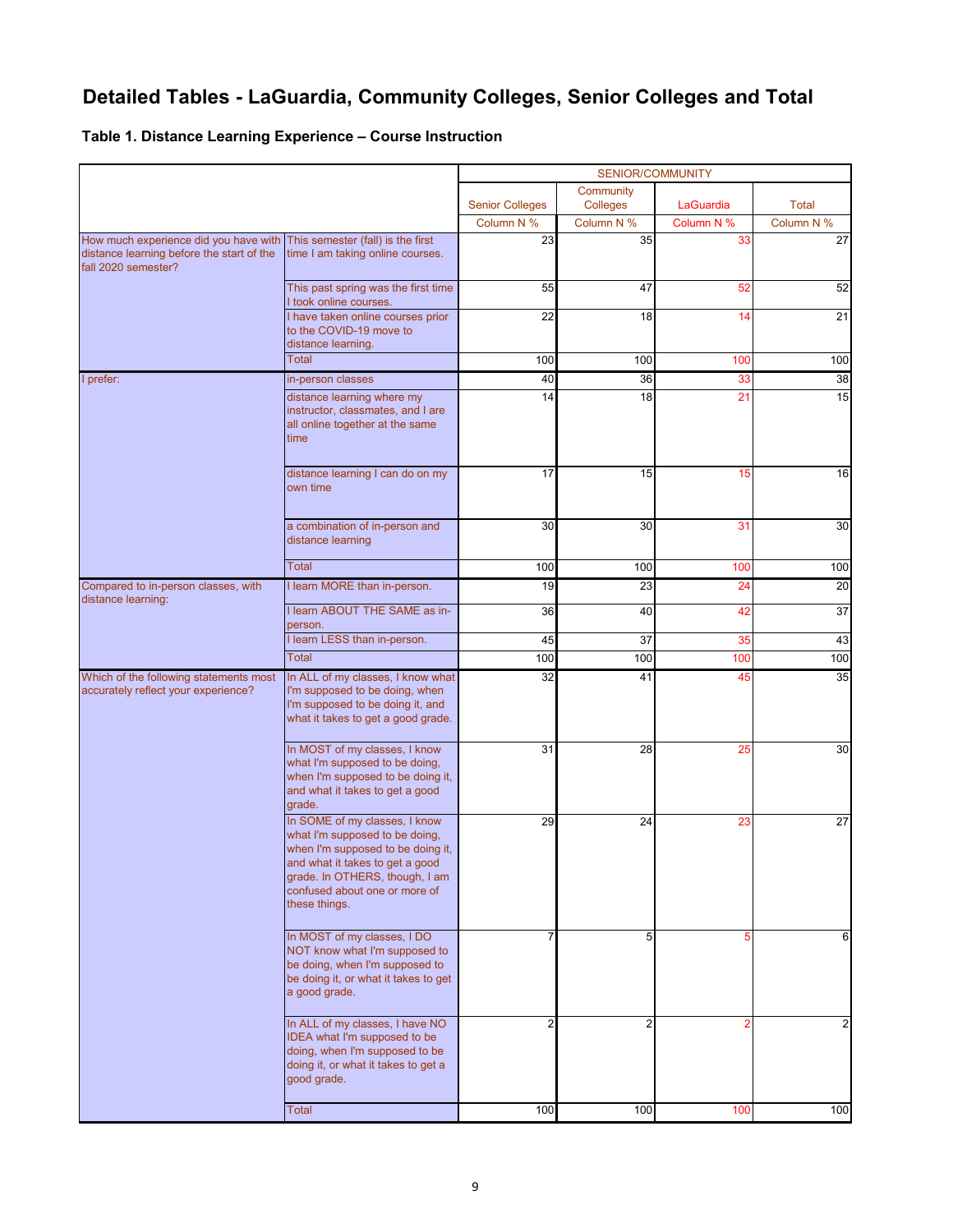|                                                                       |                                   | <b>SENIOR/COMMUNITY</b>          |                                     |            |                 |
|-----------------------------------------------------------------------|-----------------------------------|----------------------------------|-------------------------------------|------------|-----------------|
| Based on your experiences THIS SEMESTER, indicate the extent to which |                                   | <b>SENIOR</b><br><b>COLLEGES</b> | <b>COMMUNITY</b><br><b>COLLEGES</b> | LaGuardia  | <b>Total</b>    |
| you agree with the following statements:                              |                                   | Column N %                       | Column N %                          | Column N % | Column N %      |
| I have a clear understanding of my                                    | <b>Strongly Disagree</b>          | 8                                | 7                                   | 6          | 8               |
| professors' expectations for doing well in Disagree                   |                                   | 11                               | $\overline{7}$                      | 7          | 10              |
| my courses.                                                           | Neither Disagree Nor Agree        | 16                               | 18                                  | 16         | 17              |
|                                                                       | Agree                             | 43                               | 41                                  | 42         | 43              |
|                                                                       | <b>Strongly Agree</b>             | 21                               | 27                                  | 30         | $\overline{23}$ |
|                                                                       | Total                             | 100                              | 100                                 | 100        | 100             |
| I get clear instructions from my<br>professors about how to complete  | <b>Strongly Disagree</b>          |                                  | 6                                   | 5          | 7               |
| course assignments.                                                   | <b>Disagree</b>                   | 13                               | 10                                  | 7          | 12              |
|                                                                       | <b>Neither Disagree Nor Agree</b> | 17                               | 16                                  | 15         | 16              |
|                                                                       | Agree                             | 43                               | 43                                  | 45         | 43              |
|                                                                       | <b>Strongly Agree</b>             | 20                               | $\overline{26}$                     | 28         | $\overline{22}$ |
|                                                                       | Total                             | 100                              | 100                                 | 100        | 100             |
| I get clear instructions from my                                      | <b>Strongly Disagree</b>          | 5                                | 5                                   | 4          | 5               |
| professors about how to submit my                                     | <b>Disagree</b>                   | 6                                | 5                                   | 5          | 6               |
| assignments digitally.                                                | <b>Neither Disagree Nor Agree</b> | 11                               | 11                                  | 10         | 11              |
|                                                                       |                                   | 49                               | 47                                  | 46         | 48              |
|                                                                       | Agree<br><b>Strongly Agree</b>    | 28                               | 32                                  |            | 29              |
|                                                                       | Total                             |                                  |                                     | 36         |                 |
|                                                                       |                                   | 100                              | 100                                 | 100        | 100             |
| I get clear and helpful feedback on<br>assignments and exams.         | <b>Strongly Disagree</b>          | 11                               | 8                                   | 7          | 10              |
|                                                                       | <b>Disagree</b>                   | 15                               | 10                                  | 9          | 14              |
|                                                                       | Neither Disagree Nor Agree        | 21                               | 18                                  | 17         | 20              |
|                                                                       | Agree                             | 36                               | 40                                  | 42         | $\overline{37}$ |
|                                                                       | <b>Strongly Agree</b>             | 16                               | 24                                  | 26         | 19              |
|                                                                       | <b>Total</b>                      | 100                              | 100                                 | 100        | 100             |
| I get sufficient help from my professors                              | <b>Strongly Disagree</b>          | 11                               | 9                                   |            | 10              |
| for my courses.                                                       | <b>Disagree</b>                   | 15                               | 10                                  | 9          | 13              |
|                                                                       | Neither Disagree Nor Agree        | 24                               | 22                                  | 21         | 23              |
|                                                                       | Agree                             | 36                               | 38                                  | 39         | 36              |
|                                                                       | <b>Strongly Agree</b>             | 15                               | 22                                  | 24         | 17              |
|                                                                       | <b>Total</b>                      | 100                              | 100                                 | 100        | 100             |
| I am notified if I am doing poorly in my<br>courses.                  | <b>Strongly Disagree</b>          | 18                               | 12                                  | 11         | 16              |
|                                                                       | <b>Disagree</b>                   | 19                               | 15                                  | 16         | 18              |
|                                                                       | <b>Neither Disagree Nor Agree</b> | 29                               | 25                                  | 26         | $\overline{28}$ |
|                                                                       | Agree                             | 23                               | 31                                  | 30         | 26              |
|                                                                       | <b>Strongly Agree</b>             | 11                               | 17                                  | 17         | 13              |
|                                                                       | Total                             | 100                              | 100                                 | 100        | 100             |
| I have adequate access to exams and                                   | <b>Strongly Disagree</b>          | 11                               | 9                                   | 8          | 10              |
| adequate time to complete them.                                       | <b>Disagree</b>                   | 14                               | 9                                   | 10         | 13              |
|                                                                       | <b>Neither Disagree Nor Agree</b> | 18                               | 17                                  | 15         | 17              |
|                                                                       | Agree                             | 40                               | 43                                  | 45         | 41              |
|                                                                       | <b>Strongly Agree</b>             | 17                               | 23                                  | 23         | 19              |
|                                                                       |                                   |                                  |                                     |            |                 |
|                                                                       | <b>Total</b>                      | 100                              | 100                                 | 100        | 100             |
| I know who to go to for academic help<br>with my courses.             | <b>Strongly Disagree</b>          | 15                               | 9<br>11                             | 7          | 13<br>16        |
|                                                                       | <b>Disagree</b>                   | 18                               |                                     | 12         |                 |
|                                                                       | Neither Disagree Nor Agree        | 19                               | 18                                  | 18         | 19              |
|                                                                       | Agree                             | 34                               | 40                                  | 40         | 36              |
|                                                                       | <b>Strongly Agree</b>             | 14                               | $\overline{22}$                     | 22         | 17              |
|                                                                       | Total                             | 100                              | 100                                 | 100        | 100             |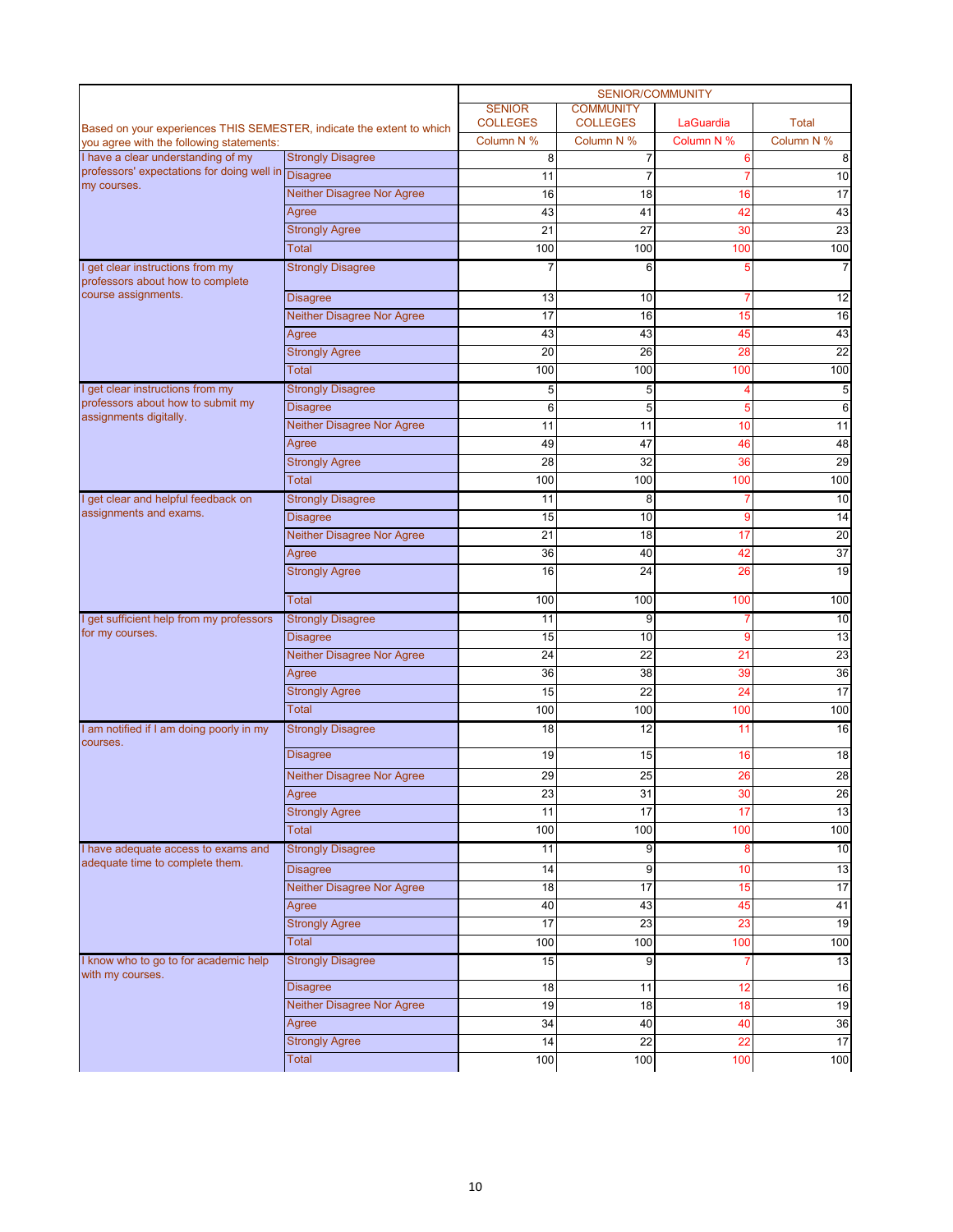| I know who to go to for technical help<br>with my courses. | <b>Strongly Disagree</b>   | 16  | 9               |     | 14  |
|------------------------------------------------------------|----------------------------|-----|-----------------|-----|-----|
|                                                            | <b>Disagree</b>            | 21  | 14 <sub>l</sub> | 16  | 19  |
|                                                            | Neither Disagree Nor Agree | 22  | 20              | 20  | 21  |
|                                                            | Agree                      | 30  | 38              | 37  | 32  |
|                                                            | <b>Strongly Agree</b>      | 12  | 19              | 18  | 14  |
|                                                            | Total                      | 100 | 100             | 100 | 100 |
| I am challenged to do my best in my                        | <b>Strongly Disagree</b>   |     | 5               |     | 6   |
| courses.                                                   | <b>Disagree</b>            |     | 5               | ĥ   | 7   |
|                                                            | Neither Disagree Nor Agree | 21  | 17              | 18  | 20  |
|                                                            | Agree                      | 41  | 43              | 42  | 42  |
|                                                            | <b>Strongly Agree</b>      | 23  | 30              | 30  | 26  |
|                                                            | <b>Total</b>               | 100 | 100             | 100 | 100 |

|                                                                                                                                                                                                |                                                                            | <b>SENIOR/COMMUNITY</b> |                       |            |                |
|------------------------------------------------------------------------------------------------------------------------------------------------------------------------------------------------|----------------------------------------------------------------------------|-------------------------|-----------------------|------------|----------------|
|                                                                                                                                                                                                |                                                                            | <b>Senior Colleges</b>  | Community<br>Colleges | LaGuardia  | Total          |
|                                                                                                                                                                                                |                                                                            | Column N %              | Column N %            | Column N % | Column N %     |
| Thinking about all of your classes this<br>semester, which were the most effective Other. Please specify:<br>online instructional methods? (Select all<br>that apply.) - Selected Choice Blogs | <b>Blogs</b>                                                               | 5                       | 6                     |            | 5 <sup>1</sup> |
|                                                                                                                                                                                                |                                                                            | 6                       | 5                     |            | 5              |
|                                                                                                                                                                                                | Group chats on the phone or<br>mobile device                               | 27                      | 25                    | 26         | 26             |
|                                                                                                                                                                                                | Homework assignments                                                       | 43                      | 49                    | 48         | 45             |
|                                                                                                                                                                                                | Lessons in written form (Word,<br>PowerPoint, PDF)                         | 43                      | 41                    | 41         | 42             |
|                                                                                                                                                                                                | Live lectures during class time<br>using Blackboard Collaborate or<br>Zoom | 60                      | 61                    | 65         | 60             |
|                                                                                                                                                                                                | Online discussion boards                                                   | 34                      | 39                    | 31         | 36             |
|                                                                                                                                                                                                | Online chats in Blackboard                                                 | 14                      | 21                    | 25         | 16             |
|                                                                                                                                                                                                | Recorded lectures or class<br>sessions I can watch later                   | 59                      | 55                    | 58         | 58             |
|                                                                                                                                                                                                | Group projects or other interactive<br>work with my classmates             | 17                      | 15                    | 16         | 17             |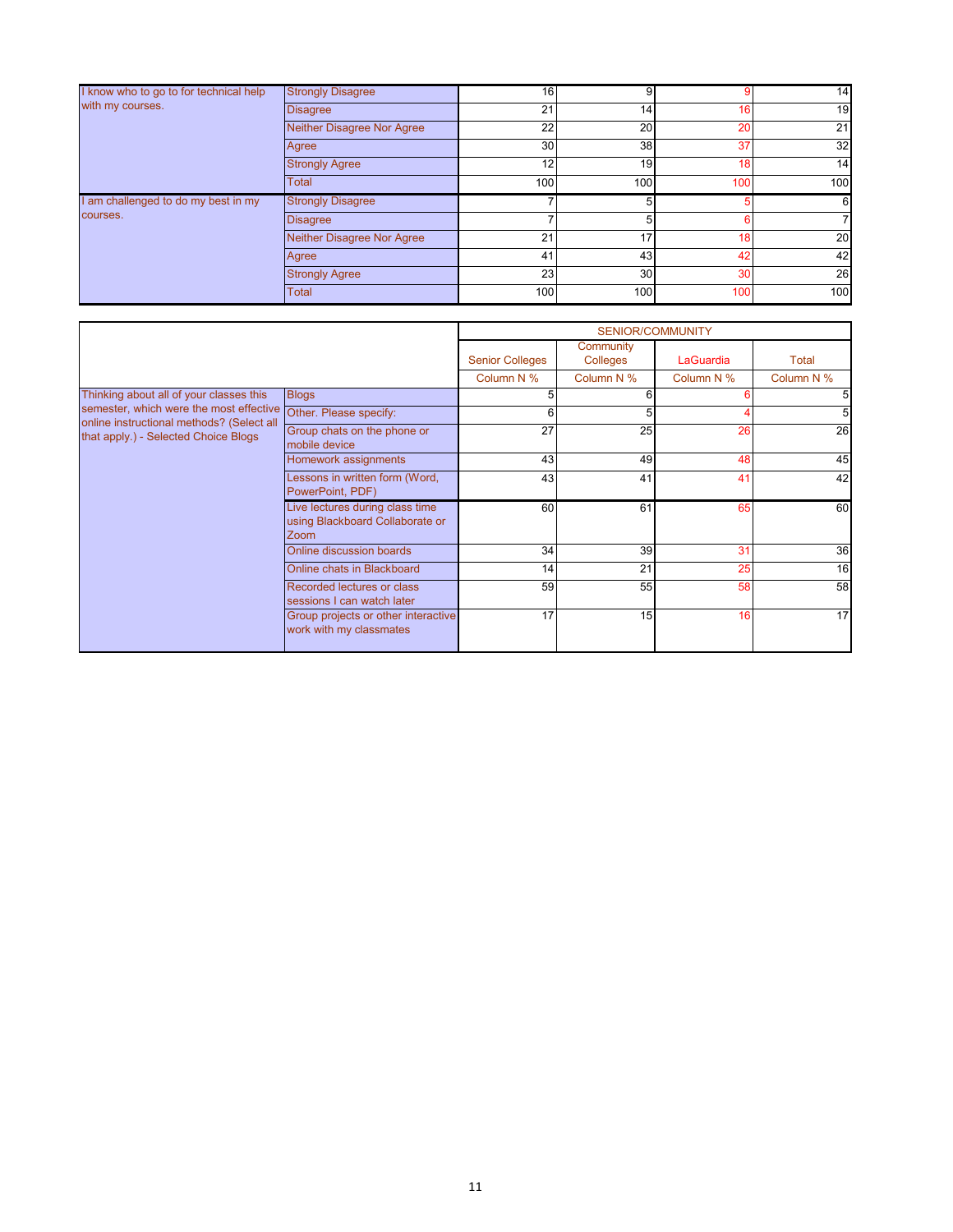### **Table 2. Transitioning to Distance Learning**

|                                                                                      |                                                | <b>SENIOR/COMMUNITY</b> |                      |                  |                  |
|--------------------------------------------------------------------------------------|------------------------------------------------|-------------------------|----------------------|------------------|------------------|
|                                                                                      |                                                |                         | Community            |                  |                  |
| THIS SEMESTER, to what extent have the following issues been a                       |                                                | <b>Senior Colleges</b>  | Colleges             | LaGuardia        | <b>Total</b>     |
| challenge for you?<br>Instructor discomfort or lack of                               | Not at all challenging                         | Column N %<br>36        | Column N %<br>38     | Column N %<br>43 | Column N %<br>37 |
| familiarity with required technologies or                                            | Somewhat challenging                           | 47                      | 46                   | 46               | 47               |
| applications                                                                         |                                                |                         |                      |                  |                  |
|                                                                                      | Very challenging                               | 17                      | 16                   | 11               | 17               |
|                                                                                      | Total                                          | 100                     | 100                  | 100              | 100              |
| My own discomfort or lack of familiarity                                             | Not at all challenging                         | 55                      | 52                   | 52               | 54               |
| with required technologies or                                                        | Somewhat challenging                           | 35                      | 38                   | 38               | 36               |
| applications                                                                         | Very challenging                               | 10                      | 10                   | 10               | 10               |
|                                                                                      | <b>Total</b>                                   | 100                     | 100                  | 100              | 100              |
| Unclear expectations around which                                                    | Not at all challenging                         | 53                      | 54                   | 51               | 53               |
| technologies and applications I am<br>required to use                                | Somewhat challenging                           | 35                      | 36                   | 39               | 35               |
|                                                                                      |                                                |                         |                      |                  |                  |
|                                                                                      | Very challenging                               | 11                      | 11                   | 10               | 11               |
|                                                                                      | <b>Total</b>                                   | 100                     | 100                  | 100              | 100              |
| My access to reliable internet service                                               | Not at all challenging                         | 52                      | 55                   | 53               | 53               |
|                                                                                      | Somewhat challenging                           | 35                      | 32                   | 35               | 34               |
|                                                                                      | Very challenging                               | 13                      | 13                   | 12               | 13               |
|                                                                                      | Total                                          | 100                     | 100                  | 100              | 100              |
| My access to a computer                                                              | Not at all challenging                         | 79                      | 75                   | 74               | 78               |
|                                                                                      | Somewhat challenging<br>Very challenging       | 17<br>5                 | 18<br>$\overline{7}$ | 19<br>7          | 17<br>5          |
|                                                                                      | Total                                          | 100                     | 100                  | 100              | 100              |
| My access to specialized software (e.g.                                              | Not at all challenging                         | 49                      | 52                   | 50               | 50               |
| Adobe products, statistical packages)                                                | Somewhat challenging                           | 35                      | 34                   | 36               | 34               |
|                                                                                      | Very challenging                               | 16                      | 14                   | 14               | 16               |
|                                                                                      | <b>Total</b>                                   | 100                     | 100                  | 100              | 100              |
| My access to quiet space to complete                                                 | Not at all challenging                         | 37                      | 42                   | 40               | 39               |
| coursework                                                                           | Somewhat challenging                           | 33                      | 33                   | 35               | 33               |
|                                                                                      | Very challenging                               | 30                      | 25                   | 25               | 28               |
|                                                                                      | Total                                          | 100                     | 100                  | 100              | 100              |
| My access to library resources                                                       | Not at all challenging                         | 41                      | 44                   | 43               | 42               |
|                                                                                      | Somewhat challenging                           | 35                      | 36                   | 37               | 36               |
|                                                                                      | Very challenging                               | 24                      | 21                   | 20               | 23               |
|                                                                                      | <b>Total</b>                                   | 100                     | 100                  | 100              | 100              |
| Finding time to participate in                                                       | Not at all challenging                         | 44                      | 47                   | 41               | 45               |
| synchronous online classes (e.g., live-<br>streaming lectures or video-              | Somewhat challenging                           | 36                      | 35                   | 38               | 36               |
| conferencing at a set time)                                                          | Very challenging                               | 20                      | 18                   | 15               | 20               |
|                                                                                      | Total                                          | 100                     | 100                  | 100              | 100              |
| Unclear expectations around<br>course/assignment requirements                        | Not at all challenging                         | 37                      | 44                   | 45               | 39               |
|                                                                                      | Somewhat challenging                           | 43                      | 42                   | 43               | 43               |
|                                                                                      | Very challenging                               | 19                      | 14                   | 12               | 18               |
|                                                                                      | <b>Total</b>                                   | 100                     | 100                  | 100              | 100              |
| Competing class meetings and<br>schedules                                            | Not at all challenging                         | 50                      | 54                   | 58               | 51               |
|                                                                                      | Somewhat challenging                           | 35                      | 33                   | 30               | 34               |
|                                                                                      | Very challenging<br>Total                      | 15<br>100               | 13<br>100            | 11               | 15<br>100        |
|                                                                                      |                                                |                         |                      | 100              |                  |
| Course lessons or activities that haven't<br>translated well to a remote environment | Not at all challenging<br>Somewhat challenging | 33<br>38                | 40<br>39             | 42<br>39         | 35<br>38         |
|                                                                                      |                                                |                         |                      |                  |                  |
|                                                                                      | Very challenging                               | 29                      | 21                   | 19               | 26               |
|                                                                                      | <b>Total</b>                                   | 100                     | 100                  | 100              | 100              |
|                                                                                      |                                                |                         |                      |                  |                  |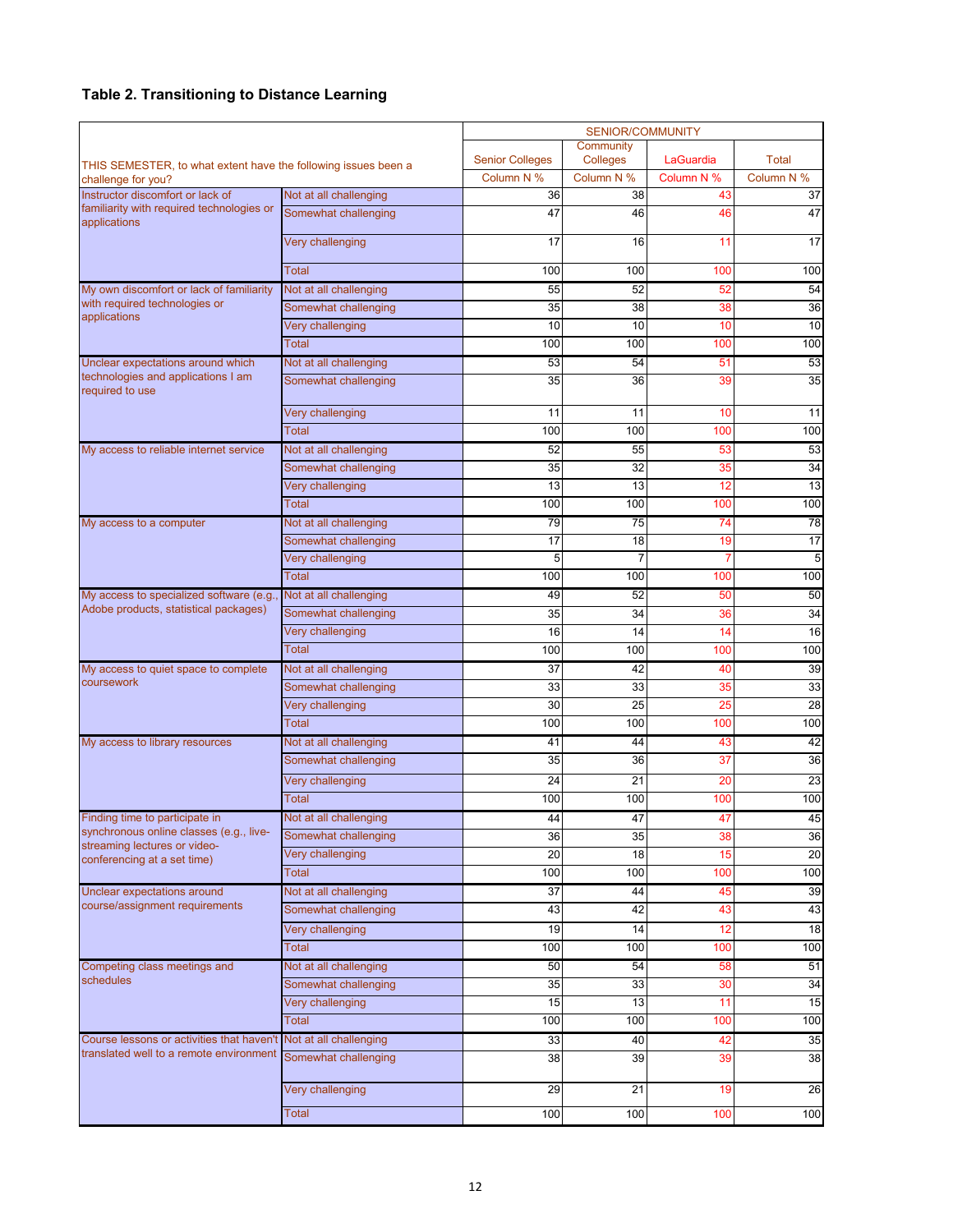| Difficulty focusing or paying attention to<br>remote instruction or activities | Not at all challenging | 28  | 38              | 39  | 31  |
|--------------------------------------------------------------------------------|------------------------|-----|-----------------|-----|-----|
|                                                                                | Somewhat challenging   | 34  | 37              | 38  | 35  |
|                                                                                | Very challenging       | 38  | 26              | 23  | 34  |
|                                                                                | Total                  | 100 | 100             | 100 | 100 |
| Instructor availability/responsiveness                                         | Not at all challenging | 42  | 49              | 49  | 44  |
|                                                                                | Somewhat challenging   | 41  | 37              | 38  | 39  |
|                                                                                | Very challenging       | 17  | 14              | 13  | 16  |
|                                                                                | Total                  | 100 | 100             | 100 | 100 |
|                                                                                |                        |     |                 |     |     |
| Personal motivation/desire to complete                                         | Not at all challenging | 29  | $\overline{37}$ | 38  | 31  |
| coursework                                                                     | Somewhat challenging   | 33  | 37              | 38  | 34  |
|                                                                                | Very challenging       | 38  | 25              | 24  | 34  |
|                                                                                | Total                  | 100 | 100             | 100 | 100 |
| Other. Please specify:                                                         | Not at all challenging | 48  | 53              | 53  | 50  |
|                                                                                | Somewhat challenging   | 20  | 24              | 25  | 21  |
|                                                                                | Very challenging       | 32  | 23              | 22  | 28  |

|                                                                             |                                                          | <b>SENIOR/COMMUNITY</b> |                              |            |            |
|-----------------------------------------------------------------------------|----------------------------------------------------------|-------------------------|------------------------------|------------|------------|
|                                                                             |                                                          | <b>Senior Colleges</b>  | Community<br><b>Colleges</b> | LaGuardia  | Total      |
|                                                                             |                                                          | Column N %              | Column N %                   | Column N % | Column N % |
| What are your biggest concerns with                                         | Grades/performing well in class                          | 78                      | 73                           | 60         | 76         |
| the transition to distance learning in<br>general? (Select all that apply.) | Possible delays in<br>graduating/completing my program   | 40                      | 39                           | 33         | 40         |
|                                                                             | Not being able to communicate with<br><b>instructors</b> | 47                      | 42                           | 33         | 45         |
|                                                                             | Completing my internship or<br>practicum requirements    | 26                      | 20                           | 18         | 24         |
|                                                                             | Not being able to see classmates                         | 34                      | 31                           | 25         | 33         |
|                                                                             | Missing out on extracurricular/on-<br>campus activities  | 40                      | 37                           | 32         | 39         |
|                                                                             | Online security protection of my<br>personal data        | 24                      | 19                           | 19         | 22         |
|                                                                             | Personal privacy during online<br>instruction            | 28                      | 19                           | 18         | 25         |
|                                                                             | Other. Please specify:                                   | 10                      | 9                            |            | 9          |

|                                                                                                                                                             |                              | <b>SENIOR/COMMUNITY</b> |                       |            |                 |  |
|-------------------------------------------------------------------------------------------------------------------------------------------------------------|------------------------------|-------------------------|-----------------------|------------|-----------------|--|
|                                                                                                                                                             |                              | <b>Senior Colleges</b>  | Community<br>Colleges | LaGuardia  | Total           |  |
|                                                                                                                                                             |                              | Column N %              | Column N %            | Column N % | Column N %      |  |
| Do you think you will graduate later than Don't know<br>expected, earlier than expected or at<br>the same time as expected due to the<br>COVID-19 pandemic? |                              | 27                      | 29                    | 29         | <b>28</b>       |  |
|                                                                                                                                                             | Later than expected          | 30 <sup>1</sup>         | 28                    | 27         | 29              |  |
|                                                                                                                                                             | Earlier than expected        | 3                       |                       |            | $\overline{4}$  |  |
|                                                                                                                                                             | At the same time as expected | 39 <sup>1</sup>         | 39 <sup>1</sup>       | 40         | 39 <sup>°</sup> |  |
|                                                                                                                                                             | <b>Total</b>                 | 100                     | 100 <sup>1</sup>      | 100        | 100             |  |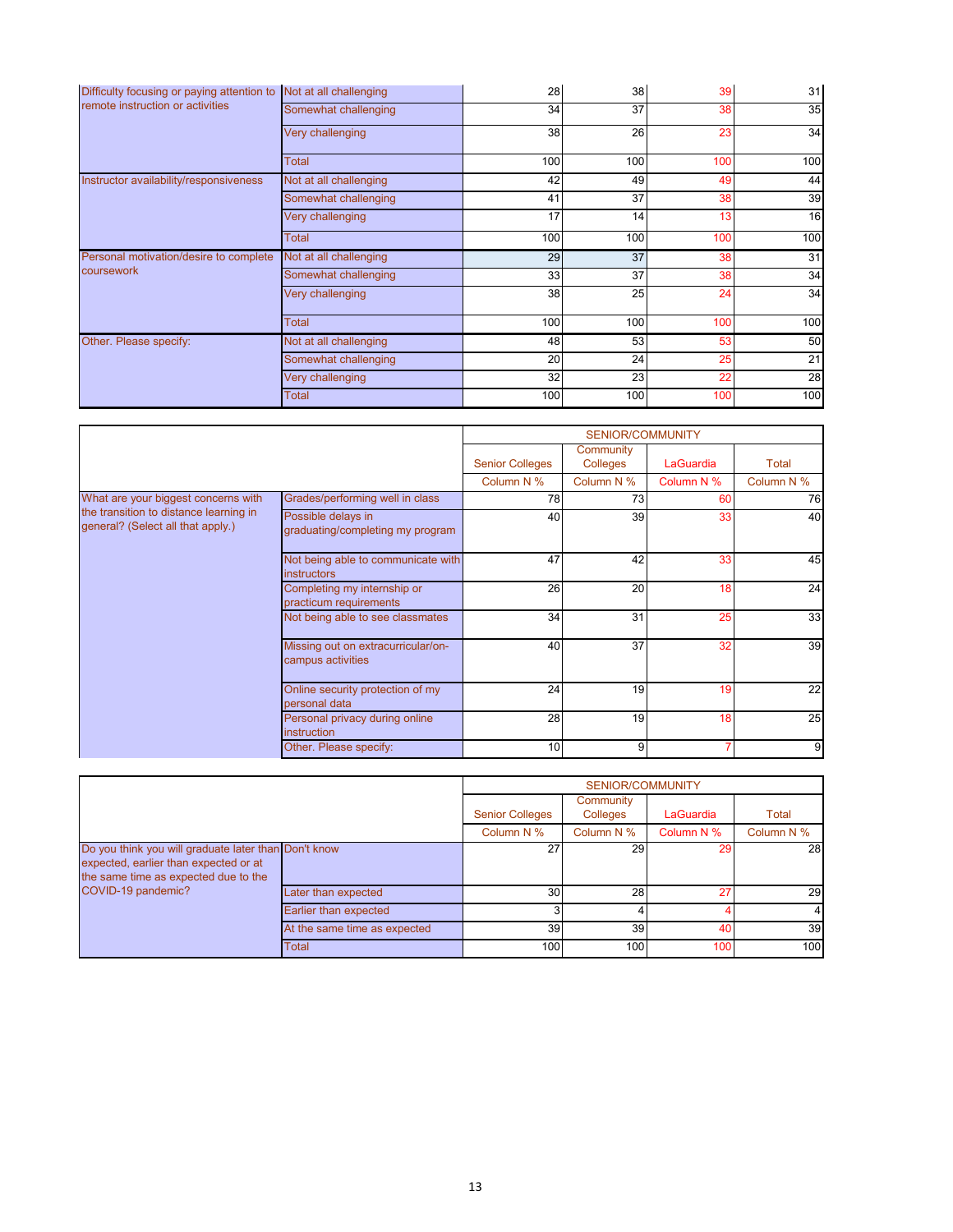#### **Table 3. Transfer Plans**

|                                                                                                          | <b>SENIOR/COMMUNITY</b> |                        |            |            |                 |
|----------------------------------------------------------------------------------------------------------|-------------------------|------------------------|------------|------------|-----------------|
|                                                                                                          |                         | <b>Senior Colleges</b> |            | LaGuardia  | <b>Total</b>    |
|                                                                                                          |                         | Column N %             | Column N % | Column N % | Column N %      |
| Prior to the pandemic, were you<br>planning to transfer from your current<br>college to another college? | <b>Yes</b>              |                        | 39         | 40         | 20 <sub>l</sub> |
|                                                                                                          | N <sub>o</sub>          | 89                     | 61         | 60         | 80              |
|                                                                                                          | <b>Total</b>            | 100                    | 100        | 100        | 100             |

|                                                                                                                       |                                                                                                                                                                               |                        | SENIOR/COMMUNITY      |            |            |
|-----------------------------------------------------------------------------------------------------------------------|-------------------------------------------------------------------------------------------------------------------------------------------------------------------------------|------------------------|-----------------------|------------|------------|
|                                                                                                                       |                                                                                                                                                                               | <b>Senior Colleges</b> | Community<br>Colleges | LaGuardia  | Total      |
|                                                                                                                       |                                                                                                                                                                               | Column N %             | Column N %            | Column N % | Column N % |
| Has the pandemic and/or move to<br>distance learning affected your plans to                                           | <b>Yes</b>                                                                                                                                                                    | 50                     | 40                    | 37         | 44         |
| transfer?                                                                                                             | <b>No</b>                                                                                                                                                                     | 50                     | 60                    | 63         | 56         |
|                                                                                                                       | <b>Total</b>                                                                                                                                                                  | 100                    | 100                   | 100        | 100        |
| How has the pandemic and/or move to<br>distance learning affected your plans to<br>transfer? (Select all that apply.) | I do not want to make a big<br>change like transferring colleges<br>during the pandemic.                                                                                      | 47                     | 35                    | 37         | 40         |
|                                                                                                                       | I have delayed plans to transfer<br>because of uncertainty in my<br>personal life.                                                                                            | 38                     | 41                    | 44         | 40         |
|                                                                                                                       | I have delayed plans to transfer<br>because of uncertainty in<br>employment and/or job<br>opportunities.                                                                      | 21                     | $\overline{25}$       | 32         | 24         |
|                                                                                                                       | I had planned to transfer to<br>another campus because of its<br>location, but transferring<br>campuses is less important to me<br>since the change to distance<br>education. | 22                     | 13                    | 8          | 17         |
|                                                                                                                       | planned to transfer to another<br>campus because of the majors<br>offered there, but I am now<br>unsure of my job opportunities<br>and career plans.                          | 25                     | 20                    | 20         | 22         |
|                                                                                                                       | I had planned to transfer to<br>another campus, but now plan to<br>wait until I can attend courses<br>there in person.                                                        | 25                     | 30                    | 27         | 28         |
|                                                                                                                       | Other. Please specify:                                                                                                                                                        | 8                      | 11                    | 9          | 9          |